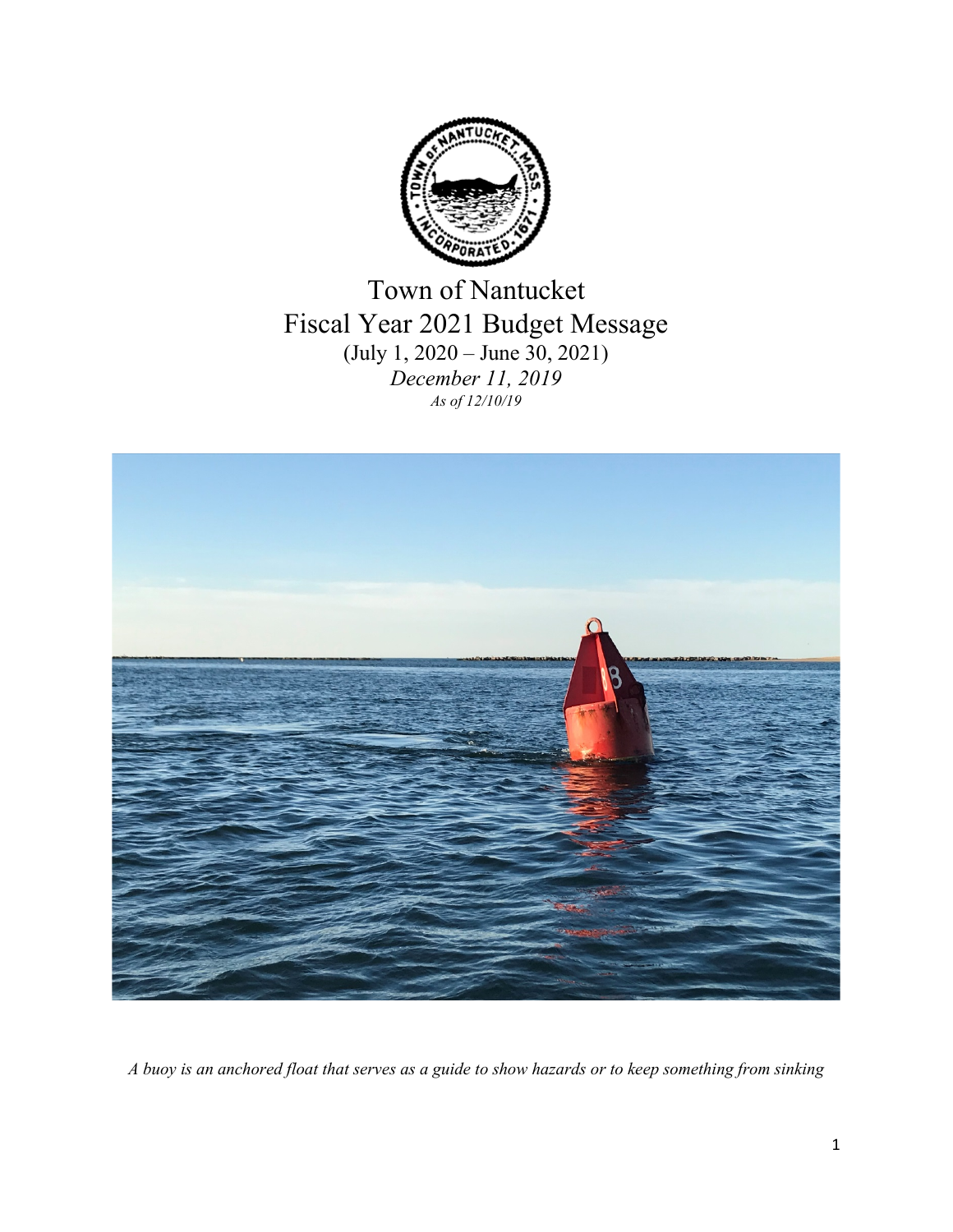### **TABLE OF CONTENTS**

|     |                                                                                         | page 3  |
|-----|-----------------------------------------------------------------------------------------|---------|
| II. | A. Projected FY 2021 General Fund Revenue<br>B. Projected FY 2021 General Fund Expenses | page 8  |
|     | III. FY 2021 Town Administration General Fund Budget                                    | page 10 |
|     |                                                                                         | page 14 |
|     |                                                                                         | page 18 |

### **APPENDICES**

- A. Enterprise Funds Subsidies and Retained Earnings
	- a. Our Island Home
	- b. Solid Waste Enterprise Fund
- B. FY 2020 Cherry Sheet and FY 2021 NRTA Letter
- C. Strategic Plan Summary (Adopted October 24, 2018 and updated September 11, 2019)
- D. Moody's Credit Rating Opinion, October 23, 2018
- E. Unused Levy Capacity and Free Cash
- F. Stabilization and Reserve Funds
- G. Town of Nantucket Financial Reserves Policy
- H. New Growth and Local Receipts History
- I. Other Postemployment Benefits (OPEB) Trust Fund
- J. Government Finance Review article, February 2019
- K. State of the Economy
	- a. *Nantucket Real Estate Market Insights.* Fisher Real Estate, October 2019
	- b. *United States Economic Forecast.* Deloitte Insights, 3rd Quarter 2019
	- c. *Global Economy Will Avoid Recession and See Some Recovery in 2020.* The Conference Board, PR Newswire, October 10, 2019
- L. FY 2021 General Fund Revenue Breakdown
- M. General Fund Debt Service Schedule
- N. FY 2021 General Fund Expenditure Breakdown
- O. FY 2021 Expense Increase Requests
- P. List of Collective Bargaining Agreements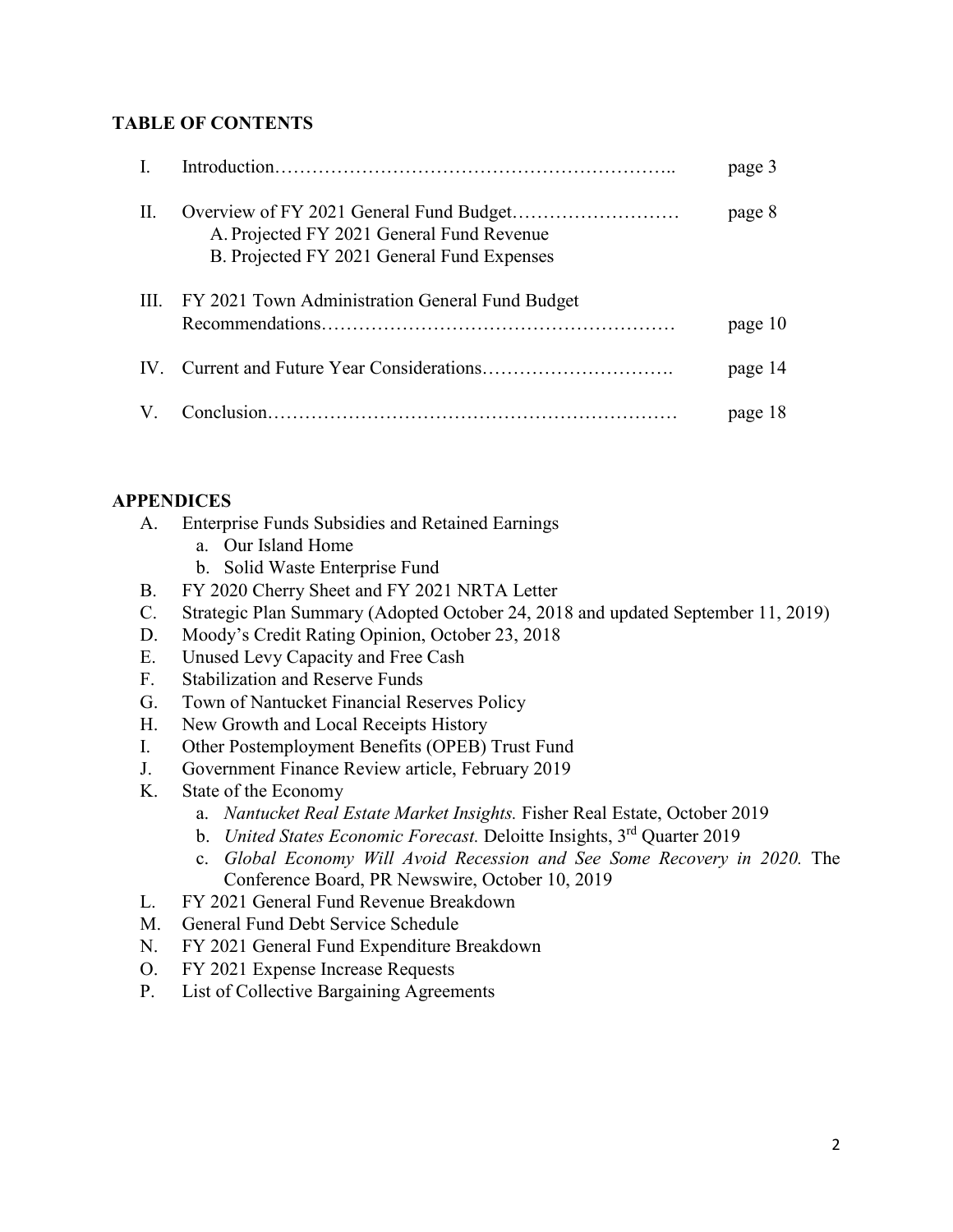# *I. Introduction*

Challenges. Continuity. Caution. These three "C's" are the basis of our budget recommendations for FY 2021. The Town ended FY 2019 in a strong financial position and preliminary results for FY 2020 are positive overall. We remain confident but cautious going into FY 2021. We are monitoring several economic and financial indicators, some of which are showing continued signs of leveling off. The following demonstrate the Town's challenges and successes in maintaining its strong financial condition:

### **Challenges.**

Our Island Home (OIH). The Town's municipally-operated nursing home (the only municipal skilled nursing facility in Massachusetts), despite having been made an Enterprise Fund in 2011, is not an operation that generates enough revenue to fully fund its operations. There are a variety of reasons for this including the relatively small number of beds (licensed for 45), collective bargaining restrictions, regulatory requirements, condition – as nursing homes go, it is not a modern facility and as it ages it requires more and more maintenance and repairs. Federal and state reimbursements do not cover the daily cost of care for a resident – which varies, depending on what level of care they are receiving *(see chart below this paragraph).* Currently, in FY 2020, the OIH subsidy from the General Fund is budgeted at \$2,276,181.

| Primary Pay<br>Source | <b>Current Census</b><br>(as of 12/3/2019) | Average Payment<br>Rate Per Resident<br>Per Day | Cost Per Resident<br>Per Day (based on<br>2018 Cost Report) | Difference in<br>Payment vs. Cost<br>per day | Current loss per<br>day based on<br>Resident census |  |
|-----------------------|--------------------------------------------|-------------------------------------------------|-------------------------------------------------------------|----------------------------------------------|-----------------------------------------------------|--|
| Medicaid/             |                                            |                                                 |                                                             |                                              |                                                     |  |
| MassHealth            | 30                                         | \$225.47                                        | \$661.95                                                    | $$$ (436.48)                                 | \$ (13,094.54)                                      |  |
| Medicare A            | 5                                          | \$521.67                                        | \$661.95                                                    | \$ (140.28)                                  | \$ (701.42)                                         |  |
| Private               |                                            | \$560.00                                        | \$661.95                                                    | \$ (101.95)                                  | \$ (509.75)                                         |  |

The topic of an override for Our Island Home (OIH) has been part of budget presentations and discussions for the last four years. For the last two years, we had the following comments in the Budget Messages:

# *FY 2019 Budget Message*

*If we were not realizing savings from health insurance changes … we would be proposing an operating override [in FY 2019] for Our Island Home … Since we can fund some of the most important expense increase requests with available funds, we are not recommending that for this year. With no large projected savings – such as from health insurance – in FY 2020; considering funding challenges to meet demands; and other budgetary items on the "radar" for FY 2020, we recommend that a discussion regarding the possibility of an operating override to provide direct funding for Our Island Home take place now in anticipation of the FY 2020 budget.*

### *FY 2020 Budget Message*

*As we progress through FY 2019, the operations at Our Island Home and also the Solid Waste Enterprise Fund have given Town Administration some cause for concern. During the tax rate setting process for FY 2019, the Department of Revenue asked the town about the amount of*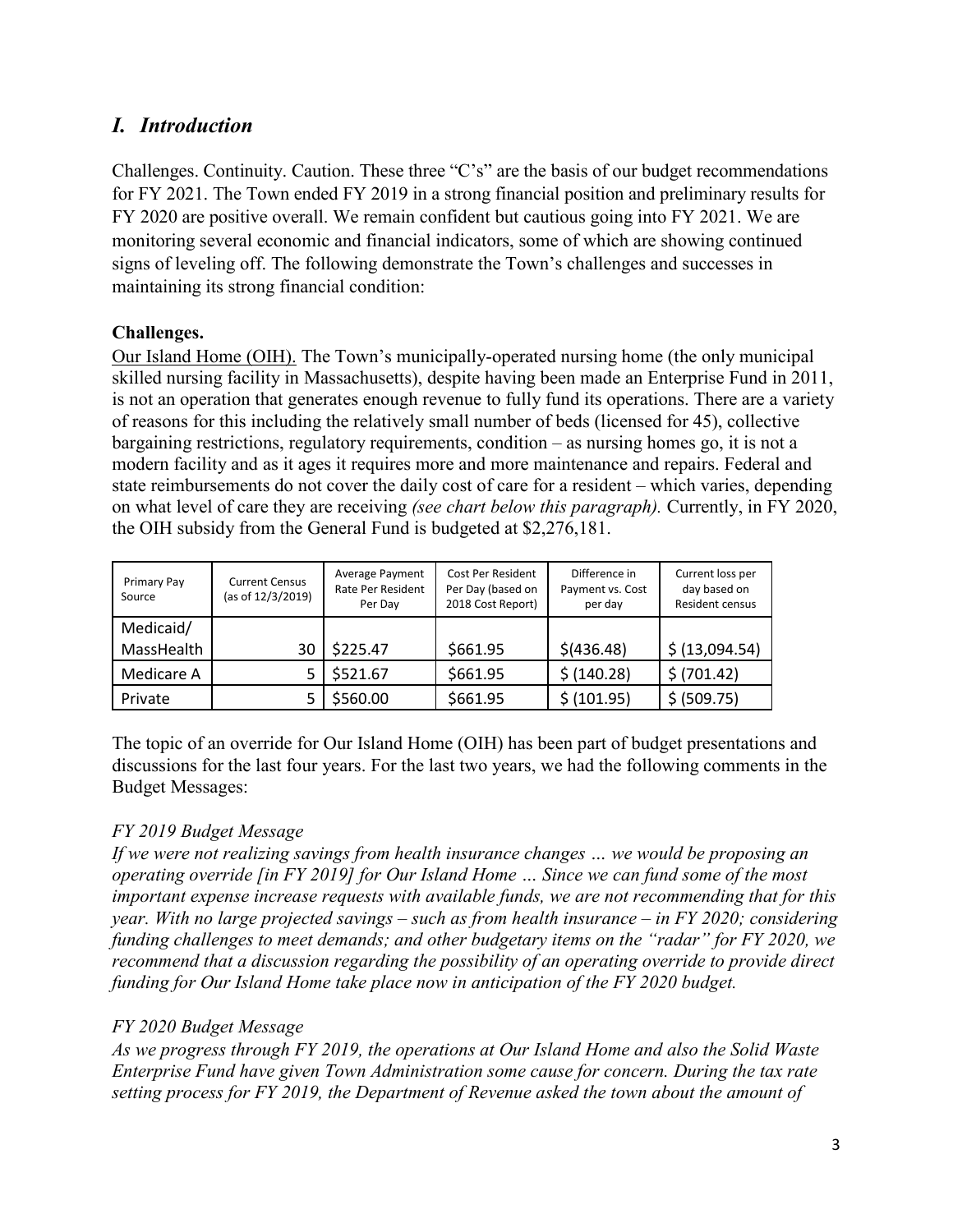*revenue projected for the enterprise funds. Based on the first quarter of FY 2019, it now appears to be possible that we may not meet the revenue targets established during the FY 2019 budget process. If this concern becomes reality, then the town will be required at the 2019 Annual Town Meeting to make transfers from other available funds, including the General Fund, or from certified free cash. Faced with this possible reality, which would not only impact FY 2019, but most certainly impact FY 2020 along with the future impact of year-round NRTA service coming in FY 2021, we are again recommending that we have serious discussions about the targeted override for Our Island Home that has routinely been raised, and quite possibly Solid Waste as well.* 

The projected gap for FY 2021 between OIH revenues and expenses is approximately \$5,300,000. In prior years this gap has been covered by a general fund subsidy and retained earnings. For FY 2021, closing the gap is projected to require approximately \$3,700,000 from the General Fund and \$1,600,000 from retained earnings\*. Retained earnings for OIH are uncertain going forward and facility expenses are increasing as well as regulatory pressures which are likely to require more improvements to the facility than are currently accounted for.

For FY 2021, we are recommending an override to fund the operations of Our Island Home so that:

- $\blacksquare$  the General Fund subsidy may be:
	- o reallocated to town and school operations
	- o reserved for budgetary flexibility in the event of an economic downturn or one-time community need
- OIH reliance on its use of retained earnings in its operating budget may be reduced or eliminated
- we may ensure that there is an on-going funding source for OIH operations and potential capital needs without compromising town operations.

*\*Retained earnings is the amount of funds that is annually certified by the state Department of Revenue, following the close of the fiscal year. These funds are a combination of unspent budgeted expenditures and revenue which has been received above budgeted levels. See Appendix A for OIH Retained Earnings and General Fund Subsidy histories.*

NRTA Year-round Shuttle Service. In 2018, the NRTA began year-round shuttle service. NRTA operations are funded through state contributions as well as an assessment to the Town on the state's "Cherry Sheet". The FY 2021 Cherry Sheets are not out yet; however, we have been advised by the NRTA that the increase between FY 2020 and FY 2021 will be \$436,000. See Appendix B for the FY 2020 Cherry Sheet and NRTA FY 2021 letter.

Our FY 2019 Budget Message contained this comment:

*The Board of Selectmen voted on September 13, 2017 to implement year-round NRTA service beginning in FY 2019. The NRTA's estimated cost for year-round service is \$838,000 with an estimated off-set of \$427,000 from fares. The amount of the cost not covered by fares will be covered by a charge to the Town, beginning in FY 2021. This will mean that cost will have to be*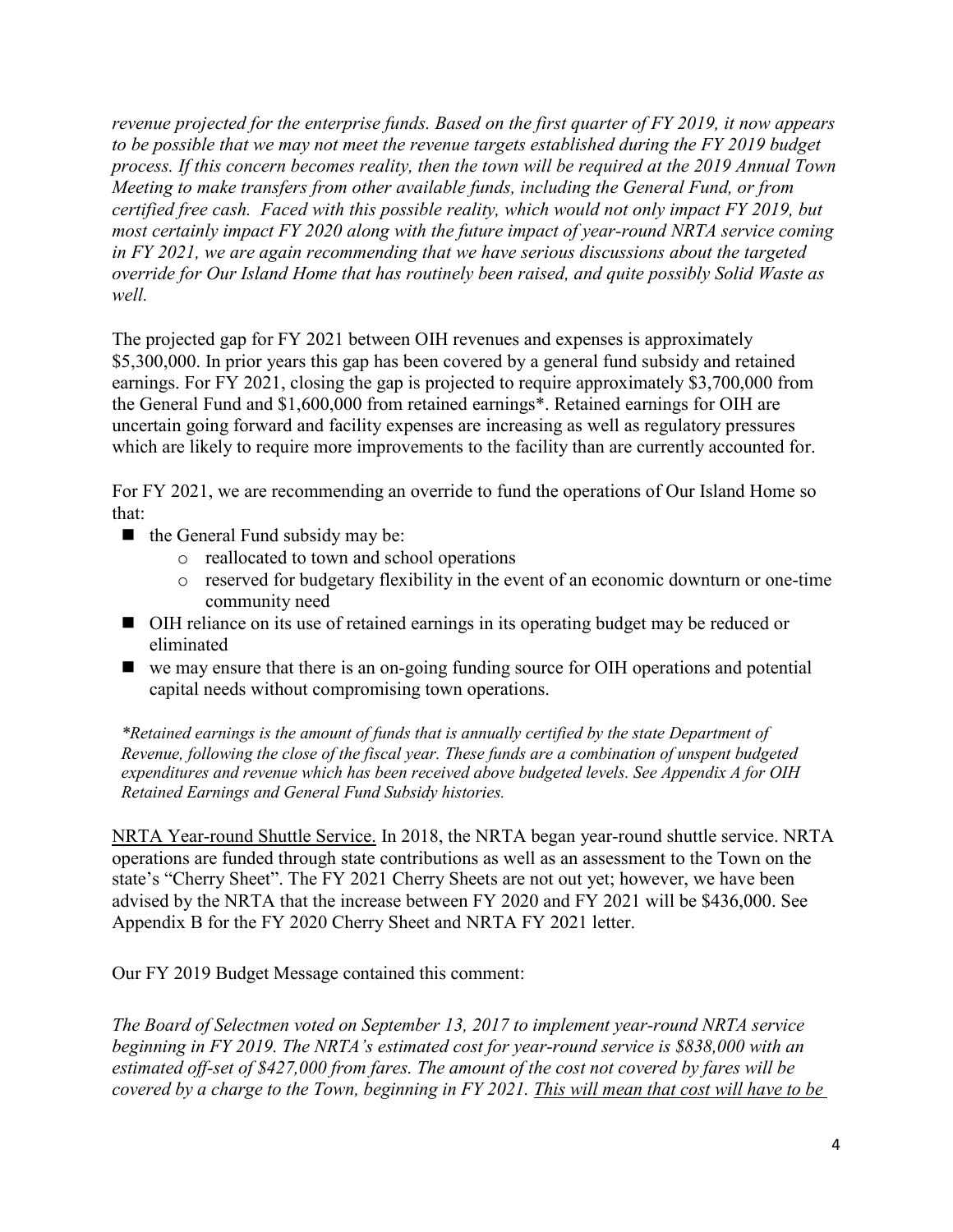*covered in the Town's budget, unless an alternative source of funding is available. Town Administration is concerned about the impact of this potential cost to the General Fund budget and recommends that the Board seriously consider an override in FY 2020 to cover this cost.*

An override was not put forward, and the FY 2021 budget contains an additional assessment for the year-round service (\$436,000). Since there is no dedicated funding source at this time for the year-round service, there is less room for funding expanded programs, initiatives or new requests.

Strategic Plan Initiatives. The Board's Strategic Plan (Summary found in Appendix C) contains several initiatives that require funding. The challenge is to fund them, while continuing to fund existing operations. One of the Board's initiatives is a paid parking program that would go into effect in FY 2022; however, in order for that to happen, some items need to be budgeted in FY 2021, because they must be in place ahead of time. We anticipate that over time, a paid parking program could potentially pay for itself but there is a need for upfront funding to get it underway. With the additional pressure on the budget from new initiatives, plus the OIH and NRTA subsidies, it is very challenging to put forward a balanced budget that accommodates even existing services.

### **Continuity and Financial Strengths.**

- The Town's bond rating was upgraded from an Aa1 to Aaa by Moody's Investor Services in October of 2018 (Appendix D) with a Stable Outlook. The Town continues to have a rating of Aa+ from S&P Global. The Moody's rating is the highest rating for a municipality and Nantucket is one of 15 (out of 351) cities and towns in Massachusetts to achieve this rating. The benefits of these high ratings include the opportunity to borrow at lower interest rates.
- Free Cash for use in FY 2020 and FY 2021 was certified by the Department of Revenue on October 21, 2019 in the amount of \$10,334,761 for the General Fund. This amount is believed to be the highest amount ever certified for the Town. Pursuant to Town policy and best management practices, Free Cash is only used for non-recurring items. Free Cash is typically used for capital projects or items or other one-time expenses. See Appendix E for a five-year history of certified Free Cash.
- $\blacksquare$  The Stabilization Fund remains strong with a current balance of \$5,411,965 (Appendix F). A best management practice is to have reserves that are 10% of the budget. Using an approximate budget of \$100,000,000, the Stabilization Fund balance is approximately 5.41% of the budget. However, when we account for the Certified Free Cash (undesignated reserves) balance of \$10,334,761, the reserve amount exceeds the best management practice guideline as per the Town of Nantucket Financial Reserves Policy (Appendix G).
- The Town maintains a balance of \$1,250,000 in the Capital Projects Reserve Fund. The current balance represents 1.25% of expenditures while the target is 3%.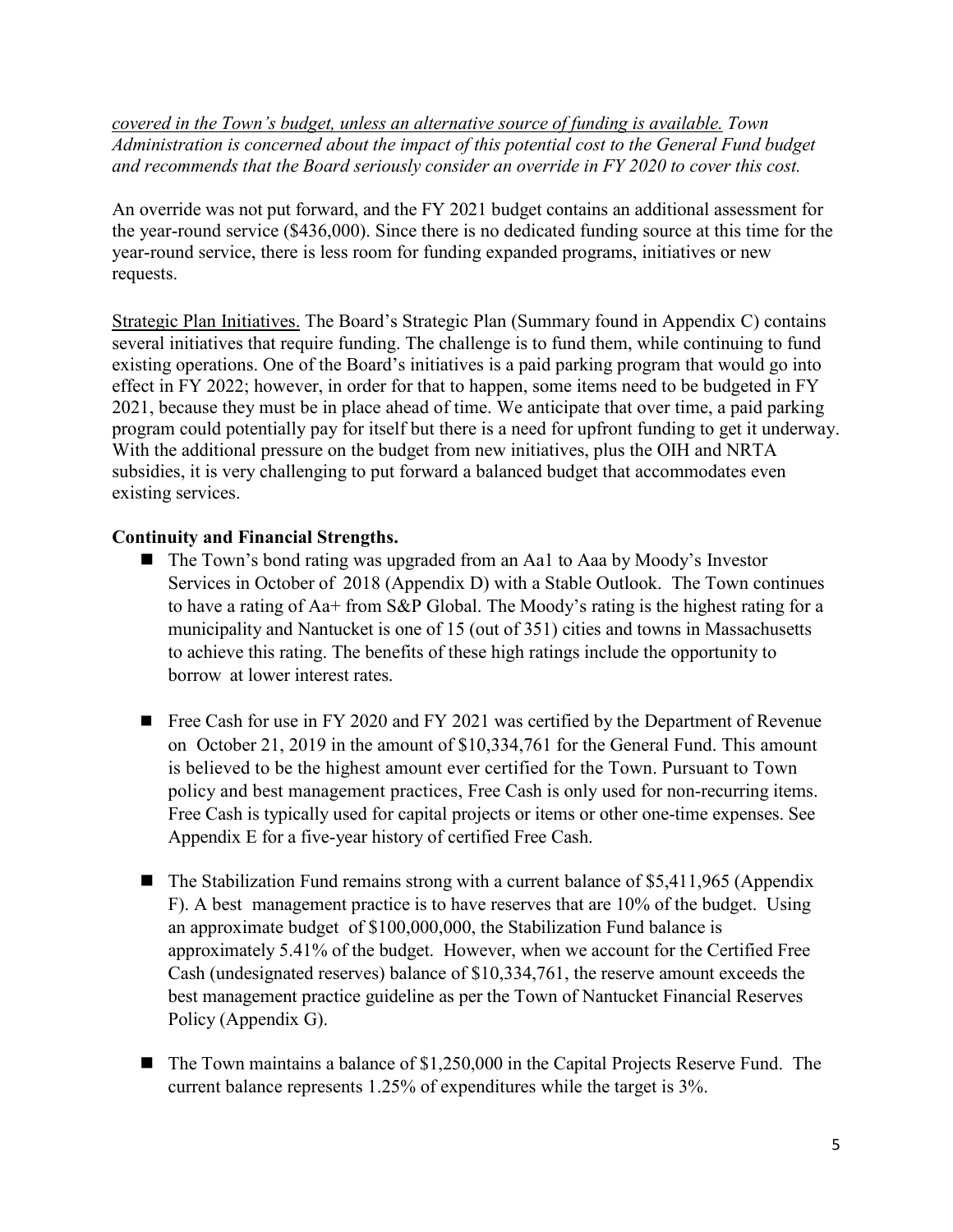- Short-term and long-term capital project planning continues. In the fall of 2017, the Capital Program Committee, working with Town Administration began to develop a more robust review process, involving a standardized ranking system that allows for a consistent approach to prioritizing capital projects in a systematic manner, and provides additional transparency as well accommodates anomalies or unusual circumstances. Software was developed for the town to more efficiently review and process capital requests for all stakeholders involved in the capital planning process. The process was used for FY 2020 projects and continues with FY 2021 capital planning.
- Increased focus on Town infrastructure continues. The FY 2019 General Fund budget allocated additional funds to the DPW budget for a Deputy Director of Public Works, whose primary focus is on town-owned facilities. One of the first tasks for that position is to begin compiling a comprehensive listing of all town-owned facilities, along with condition assessments, current maintenance needs, and a maintenance schedule. The position was filled in the fall of 2018; however, less than 12 months later, the individual left the island for another opportunity and this process has become delayed. We are working toward filling the position again and anticipate getting this back on track during FY 2020. The FY 2021 Capital Project recommendations will continue the focus on infrastructure maintenance and improvement.
- Local receipts including meals excise tax and room occupancy tax revenues remain stable after a strong growth period in the aftermath of the Financial Crisis of 2007-2008. New growth may be showing signs of slowing. In FY 2020 it was certified at \$1,057,634, a \$225,364 decrease from FY 2019 (17.56% reduction). Comparatively, new growth increased 2.49% between FY 2018 to FY 2019 (Appendix H).

In January of 2019, the state enacted new legislation that expanded the hotel/motel room occupancy tax to cover certain short-term rentals. Link: https://www.nantucketma.gov/1327/Short-Term-Rentals. Collections began in early FY 2020. First quarter FY 2020 reports indicate a significant increase in room occupancy tax receipts. Based on this we will review the potential to increase our projected revenue; however, until we have seen a full year of the expansion being in place it would be unwise to budget more. Additionally, with regard to this new revenue source, the Board has had some discussion as to reserving some amount of it for specific purposes – this could require special legislation. Specific purposes which have been discussed include water quality programs, affordable housing, human services, infrastructure improvements/ maintenance. In order to determine what amount to potentially reserve, again, we should have a better picture of how much additional revenue we may be realizing from this expanded tax. Meanwhile, we should be cautious with its use.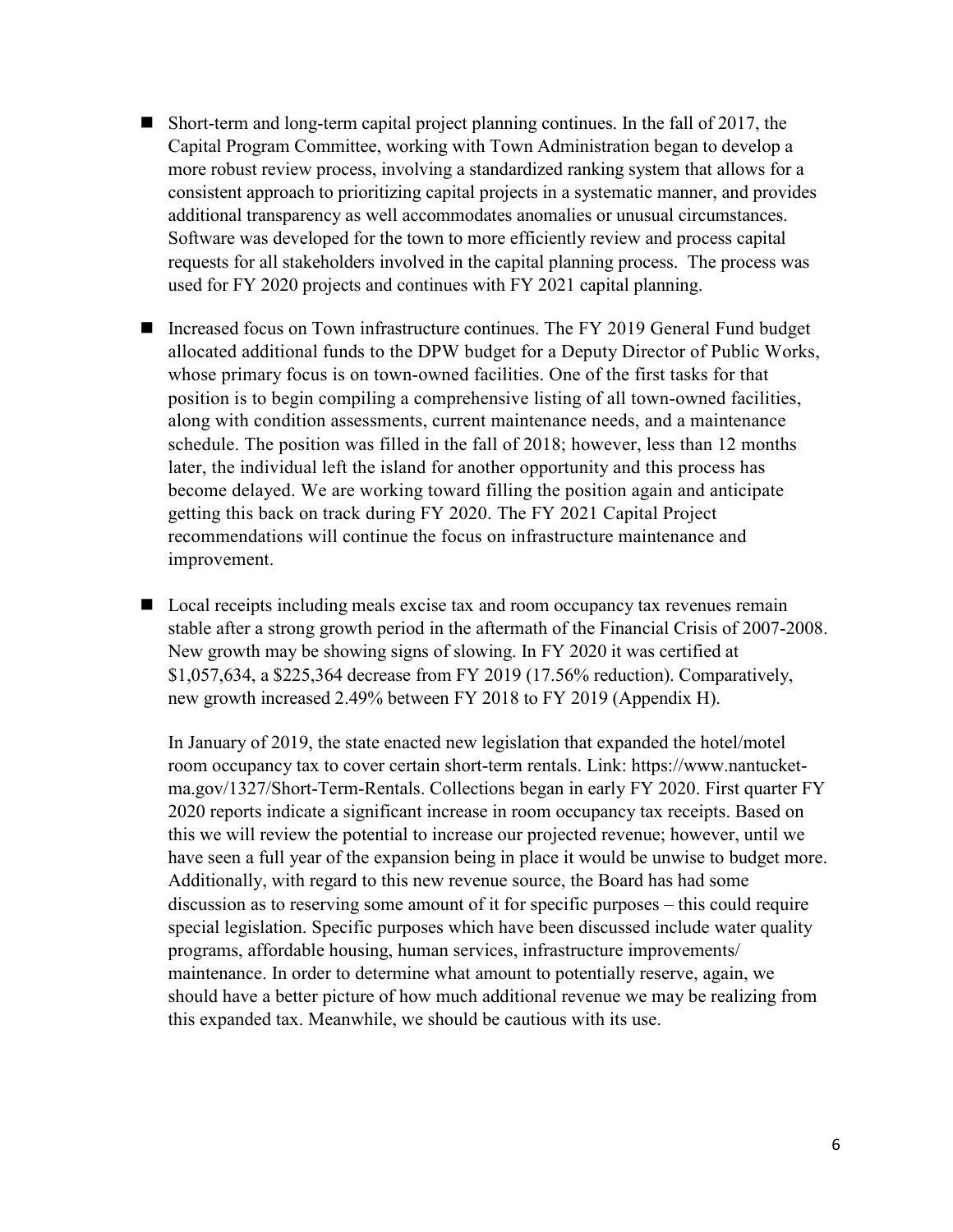- The Town maintains its commitment to funding the OPEB Trust Fund (Other Post-Employment Benefits) with annual contributions of \$500,000 since 2015 and therefore lower its net liability. The current balance of the OPEB Trust Fund is \$3,130,512 (Appendix I).
- The Town continues to make its annual required funding to the Barnstable County Retirement System. When compared to the rest of the Commonwealth's municipalities, Nantucket remains in the top half in terms of retirement funding levels.
- $\blacksquare$  In past fiscal years, the Town has realized significant savings in certain rapidly growing fixed costs, primarily in health insurance and the Town's general insurance coverages. First, in FY 2018 the Town rebid all its insurance policies with the help of industry experts and secured comparable coverage at lower costs to the Town. Secondly, to address ever rising health insurance costs, the Select Board authorized plan design changes which generated a one-time cost reduction of approximately \$1,000,000 in FY 2019. This one-time action allowed for increased flexibility in the FY 2019 budget to focus on the items that were recommended. While that savings was helpful for FY 2019, nation-wide health insurance costs continue to rise, as do other costs and it will be difficult to continue to fund new programs, services and on-going expenses with projected costs outpacing revenue (See Appendix J, *Government Finance Review* article February 2019)
- For the fifth consecutive year, the Town was awarded the Government Finance Officers Association (GFOA) Certificate of Achievement for Excellence in Financial Reporting for the Town's Fiscal Year 2018 Comprehensive Annual Finance Report (CAFR), https://nantucket-ma.gov/ArchiveCenter/ViewFile/Item/400. Our Fiscal Year 2019 CAFR is in the process of being submitted to GFOA.

### **Caution.**

We are closely monitoring local economic trends – we want to be cautious with our revenue projections. Some retail sales reports indicate a downward trend; and, some real estate data is showing properties for sale are on the market longer and selling at less than the listing price. (See Appendix K, a. – "*Nantucket Real Estate Market Insights* by Fisher Real Estate"). Local economic conditions continue to appear stable despite a significant surge in activity on the Island in the last few years. At the national level, indicators are still largely positive with employment at stable levels and gross domestic product maintaining the momentum from the past few fiscal years, although growth in future years is predicted to start slowing. (Appendix K, b. – "*United States Economic Forecast* by Deloitte Insights"). On the other hand, interest rates are expected to continue to rise over the next year, the impacts of recently enacted tax legislation are beginning to wane, and wage growth is still mostly stagnant. Some might argue we are due for a market correction sooner rather than later (See Appendix K, c. – "*Global Economy Will Avoid Recession and See Some Recovery in 2020* by the Conference Board"). Here on the Island, the Town faces a balancing act between the increasing demands of a growing community, rising costs and financial flexibility. Again, this year, the growing needs of the community are putting pressure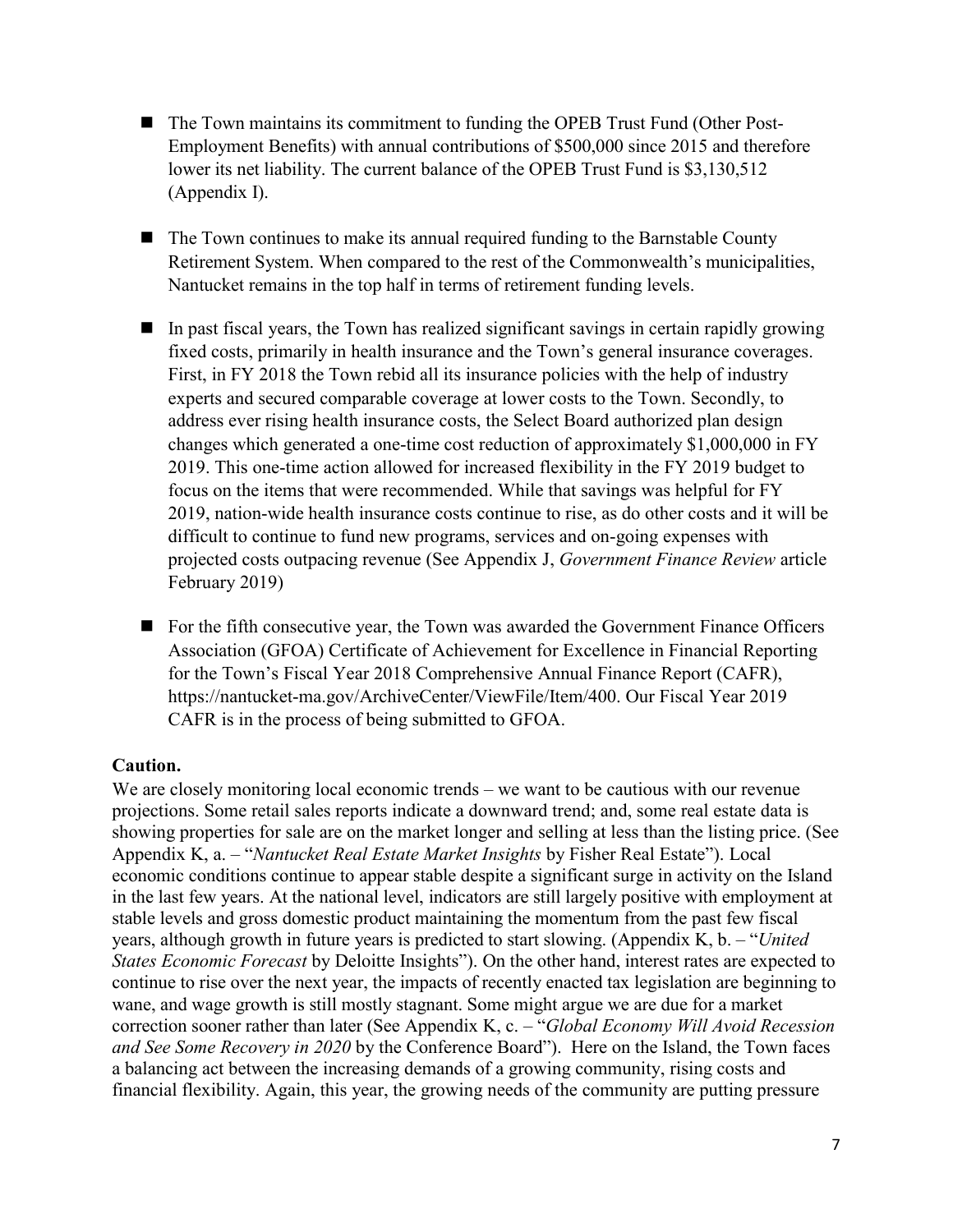on the Town's ability to fund programs, needs and requests and remain below the levy limit for FY 2021.

Each year, we must present a balanced budget which represents a plan of service for the community. Not all requests and competing needs can be met to the degree desired by individual groups and departments. We continue to be impacted by the effects of the current growth period on the island, which is straining Town resources. Fixed costs are always increasing, especially those of employee benefits, service contracts, supplies, insurance and (generally) utilities. The Town's levy capacity for FY 2021 allows for minimal increases to existing Town and School operations after allocations to Our Island Home and NRTA.

# *II. Overview of FY 2021 General Fund Budget Projection*



A. Projected FY 2021 General Fund Revenue

As noted earlier, local economic revenue indicators are showing overall continued strength. In FY 2019 there were modest to significant increases in most areas of revenues such as: new growth, building permits, room occupancy taxes, meals taxes, ferry embarkation fees and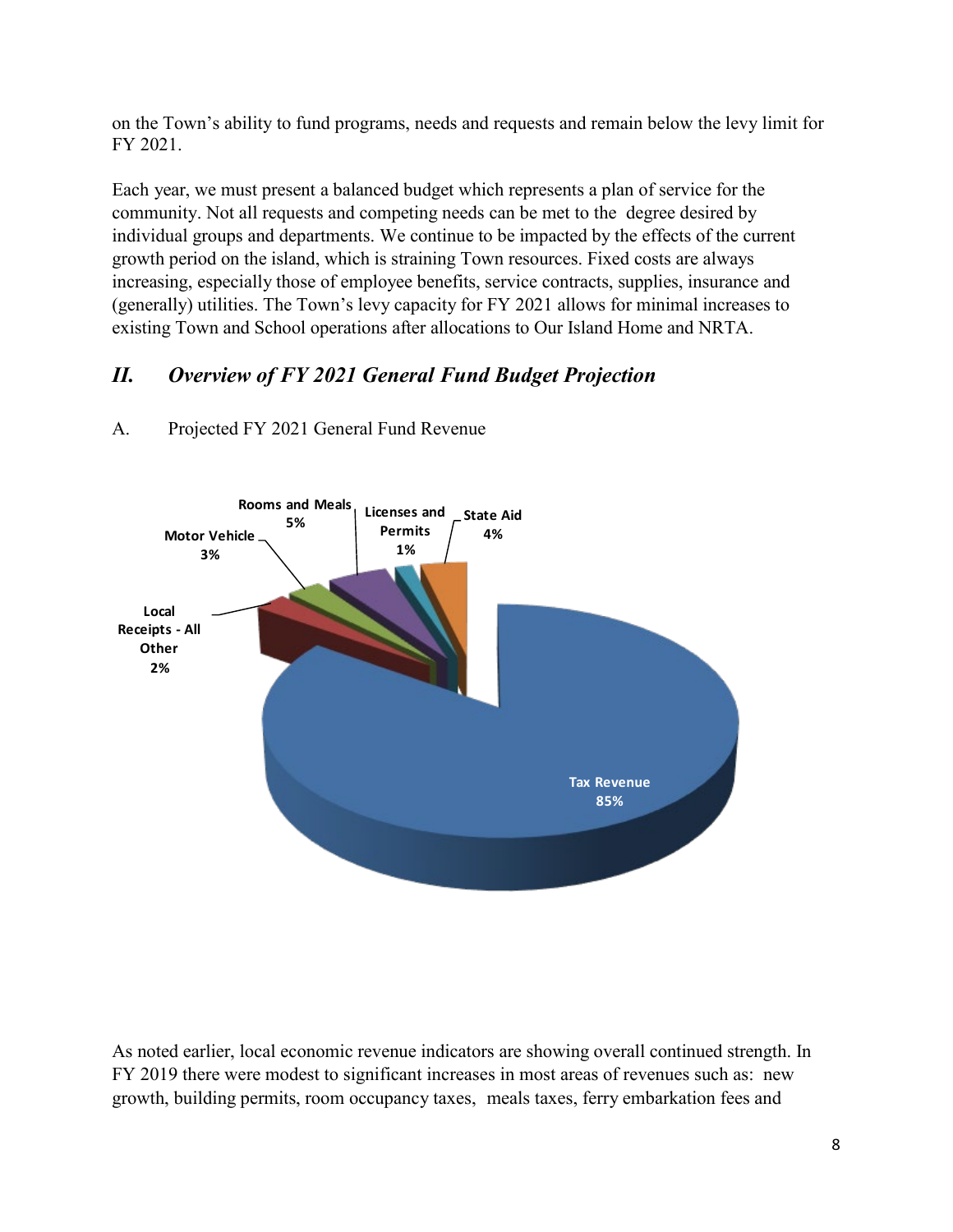motor vehicle excise taxes. As we near the end of the first half of FY 2020, we are seeing increases in certain revenue categories while others (building permits, for example, see Appendix H) are showing signs of stabilizing or even slight decreases year-over-year. Refer to Appendix L for a detailed breakdown of the FY 2021 proposed General Fund budget revenue as compared to the FY 2020 approved budget.



### B. Projected FY 2021 General Fund Expenses

The proposed FY 2021 General Fund budget will fund:

- Projected Town and School salaries and fixed/current operational expenses with limited additional positions and programs.
- Fixed costs allocated between several expense categories including:
	- Health Insurance for active and retired employees, which is projected to rise at a rate of 8% for FY 2021. While the town did realize cost savings because of plan design changes in FY 2019, increased utilization of the plan, and the continued rise of medical rate inflation have had an impact on the FY 2021 health insurance budget.
	- General Insurance is projected to increase 13% from FY 2020 actuals based on current trends. The increase is resulting from the large losses that carriers have faced across the nation due to natural disasters over the past few years.
	- Debt Service is established by the current repayment schedule. Debt service has increased in FY 2021, which is a result of the town issuing debt for the Fire Station, as well as the first debt being issued for the Nantucket Harbor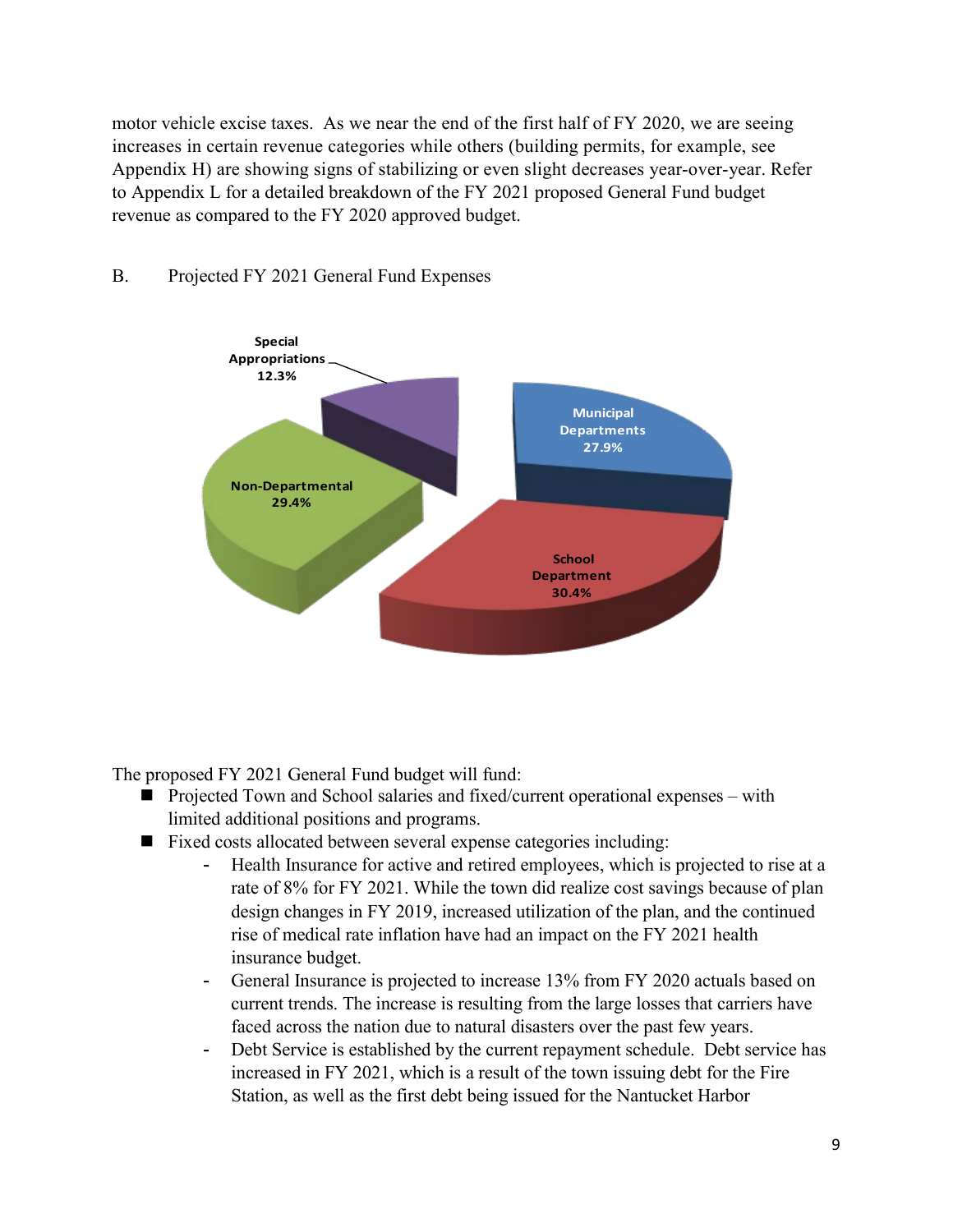Shimmo/PLUS Parcels sewer extension. The Town will see in the coming years a slow rise in debt service as new borrowings come on-line for prior approved projects. (Appendix M)

- Retirement assessment, in the Barnstable County Retirement System, is assumed to increase 8.5% in FY 2020.
- General Fund subsidies to the following Enterprise Funds:
	- Our Island Home Proposed subsidy in the amount of approximately \$3,100,000 which is \$975,000 more than in FY 2020;
	- Solid Waste Enterprise Fund -- \$6,345,275 for landfill operations.
- **E** Capital funds of  $$1,033,750$  within the budget, allocated equally between the Town and School departments for capital improvements, pursuant to a requirement of the Town Code:

The Town shall spend on capital projects a minimum of 1% of total Town local receipts collected in the prior fiscal year plus 1% of the total real estate and personal property taxes collected in the prior fiscal *year. If local receipts fall below the 1% minimum, the Town may forego the funding requirement. Nantucket Town Code Chapter 11, § 11-12.1*

- Other Annual Appropriations for the following:
	- \$500,000 to the Other Post-Employment Benefits (OPEB) Trust Fund, in accordance with the Town's OPEB policy. FY 2021 will be the  $7<sup>th</sup>$  consecutive year in which a deposit to this Trust Fund is made. The current balance of the fund through the first quarter of FY 2019 is \$3,130,312 (Appendix I);
	- \$500,000 to the Reserve Fund (see Appendix F);
	- State Cherry Sheet charges, the County Assessment and unpaid bills from prior fiscal years;
	- the annual Health and Human Services appropriation is level-funded at \$450,000.

*Refer to Appendix N for a detailed breakdown of the FY 2021 proposed General Fund expenses as compared to the FY 2020 approved budget*

# *III. Town Administration Expense Increase Recommendations*

### *Background*

Over the past 6-7 years, Nantucket has experienced significant growth and the Town's scope of responsibility has increased. We have taken on and/or funded initiatives in response to needs, requests and/or mandates yet staffing and service levels have not all kept up with the island's growth, particularly in areas such as: infrastructure and public building maintenance, project management, code enforcement, parking enforcement, expansion of water quality initiatives, community and town employee housing efforts. In addition, global, national and regional issues of coastal resiliency and solid waste management are becoming more and more critical in terms of climate change, sea level rise and sustainability of natural resources. During FY 2020, the Select Board updated its Strategic Plan, which is intended to help focus Board initiatives and budgetary allocations toward the goals contained within the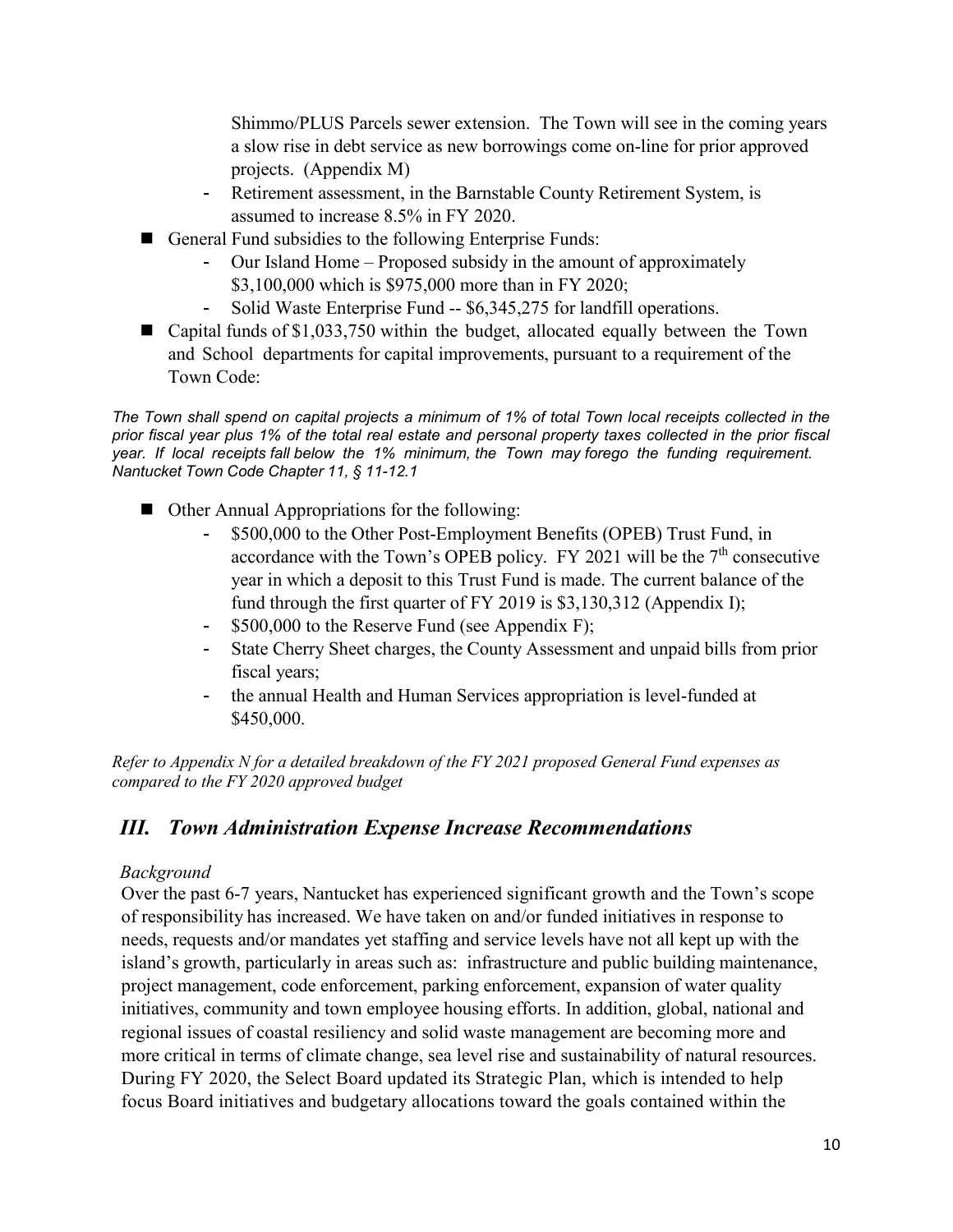Plan. Information as to the specifics of the Strategic Plan may be found on the Town website at https://nantucket-ma.gov/1530/Strategic-Planning**.** The FY 2018 budget contained funding for a Town-wide Staffing Study (excluding the School and all Enterprise Funds with the exception of Sewer) to help us determine if a) staffing levels are sufficient (based on industry standards, as applicable) to provide the level of services and programming necessary to meet the demands of the community; b) recommendations on any staffing needs, process or other improvements that will overall improve town operations and efficiencies. We engaged The Novak Group to conduct the study in June 2018 and the final report was presented to the Board on December 19, 2018, which can be found at https://nantucket-ma.gov/DocumentCenter/View/23207/Nantucket-Staffing-Study-Report-December-2018. During 2018, The Novak Group also prepared an Operational and Staffing Review of the Planning & Land Use Services (PLUS) Department, which was completed in February, 2019. That report also contained several recommendations, some of which will need to be funded in order to implement. Between the Staffing Study and the PLUS report, many of the recommendations that require funding will be considered by Town Administration and the Select Board over the next several budget cycles, not all requests and recommendations can be addressed at once. Both Reports can also be found on the Strategic Plan webpage at https://www.nantucket-ma.gov/1530/Strategic-Planning.

#### *FY 2021 Expense Increase Requests*

Departmental expense increase requests for FY 2021 are shown in Appendix O, separated into categories of:

 Personnel Requests Expense Requests – One-time Expense Requests – On-going.

Using a point system, with "Legal Mandate" being automatically supported, the requests were individually ranked and prioritized in accordance with the following criteria:

| <b>Ranking Criteria</b>            | <b>Scale</b> | <b>Description</b>                                                                                                     |
|------------------------------------|--------------|------------------------------------------------------------------------------------------------------------------------|
| Legal Mandate                      | Y/N          | Required by State/Fed or Local Bylaw (Y = Automatically<br>Fund; Score of 9.0)                                         |
| <b>Staffing Study</b>              | $0 - 2$      | Is it within the Staffing Study? If yes, 1 or 2 score would<br>be determined by priority level (2 for higher priority) |
| <b>Strategic Plan</b>              | $0 - 2$      | Is it within the Strategic Plan? If yes, 1 or 2 score would<br>be determined by priority level (2 for higher priority) |
| Staffing Study & Strategic Plan    | $0 - 1$      | Is it in both Staffing Study and Strategic Plan then 1<br>additional point to weight it higher                         |
| Department Operations & Efficiency | $0 - 1$      | Funding necessary to support provide a department<br>with necessary support for existing or new program                |
| <b>Approved New Programming</b>    | $0 - 1$      | Funding necessary to support a new initiative                                                                          |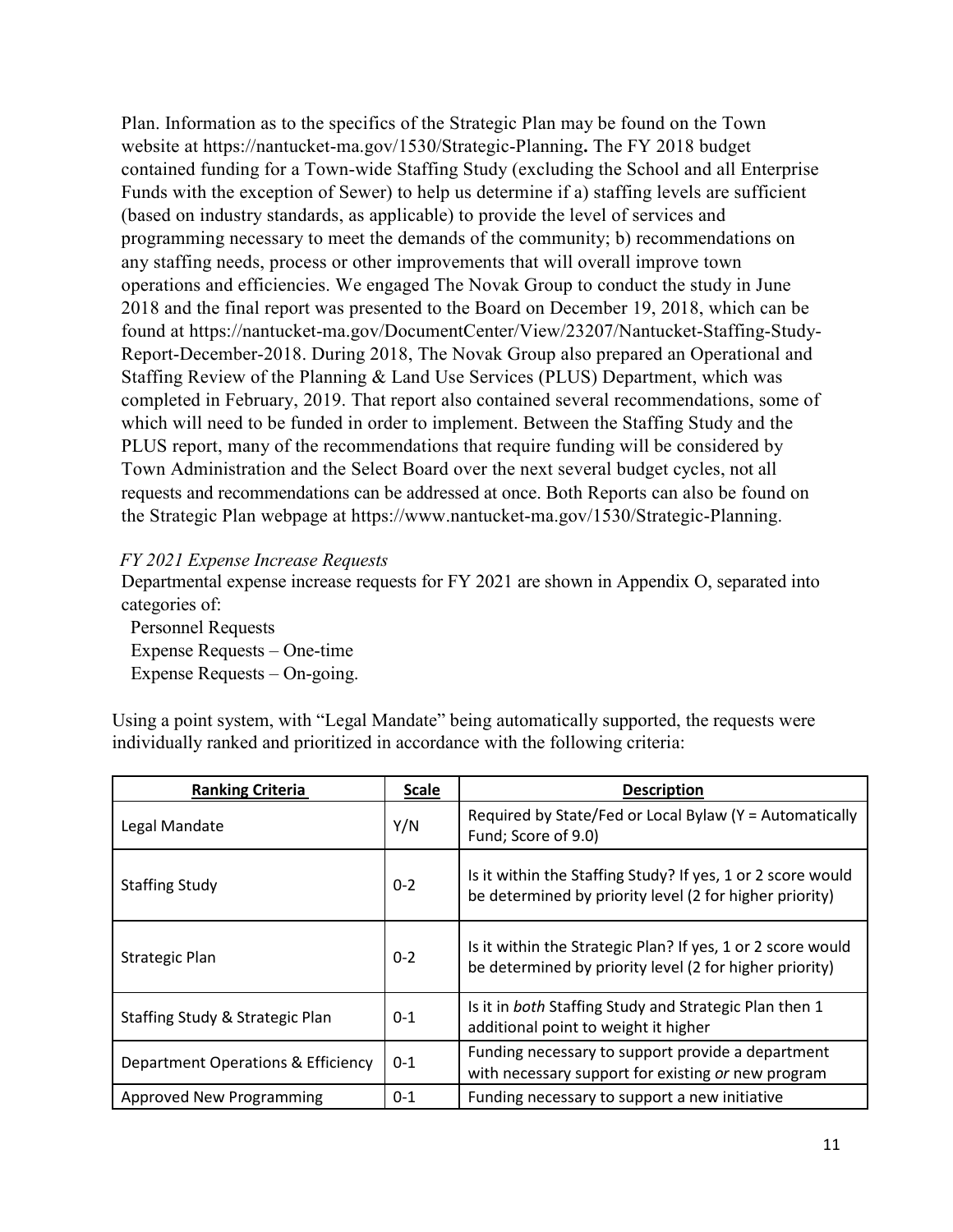| Necessary for Existing Programming | 0-1     | Funding necessary to support or expand ongoing<br>initiatives                                                 |
|------------------------------------|---------|---------------------------------------------------------------------------------------------------------------|
| <b>Continuation of Operations</b>  | $0 - 1$ | Funding necessary to support unexpected increases or<br>items already operationalized (eg. software licenses) |

Since it will not be possible to fund most of the requests without either additional revenue or reductions elsewhere, we have:

- focused our recommendations on the Board's Strategic Plan, the Staffing Study, the PLUS report and critical Town operational issues
- recommended use of funds from other sources (fund the one-time expenses from Free Cash)
- $\blacksquare$  reallocated existing resources, where possible, to accommodate the request
- not recommended funding or a different approach (in other words, no action)
- recommended an operating override to fund the operations of Our Island Home

Even with the above actions, we do not have the funding to accommodate most of the FY 2021 expense increase requests (Appendix O). We have prioritized them using the system noted above, and recommendations follow:

| Department                                                   | <b>Description of Expense Request</b><br>Ongoing                        |          |    | Approved EIRs (1) |  |
|--------------------------------------------------------------|-------------------------------------------------------------------------|----------|----|-------------------|--|
|                                                              | Personnel Expense Increase Requests (EIRs)                              |          |    |                   |  |
| <b>DPW</b>                                                   | Construction Inspector                                                  | Ongoing  |    | 107,387           |  |
| Police                                                       | Parking Enforcement Officer                                             | Ongoing  |    | 83,000            |  |
| Police                                                       | (3) Addntl CSO's for Expanded Parking Hours                             | Ongoing  |    | 40,000            |  |
| <b>Total Personnel Expense Increase Requests</b>             |                                                                         |          | \$ | 230,387           |  |
|                                                              | <b>Operating Expense Increase Requests (EIRs)</b>                       |          |    |                   |  |
| Town Clerk                                                   | Elections Expenses - Voting Tabulators                                  | One-Time |    | 10,000            |  |
| IT                                                           | Upgrade the Town Exchange Mail Server to most current version           | One-Time |    | 10,000            |  |
| $\mathsf{I}$                                                 | Phase III Energov                                                       | One-Time |    | 80,000            |  |
| Fire                                                         | Equipment and Trailer for Mass Casualty Preparedness                    | One-Time |    | 15,000            |  |
| Fire                                                         | Active Shooter Hostile Event Response (ASHER) Equipment                 | One-Time |    | 30,000            |  |
| <b>HR</b>                                                    | Compensation & Classification Study                                     | One-Time |    | 50,000            |  |
| <b>PLUS</b>                                                  | Professional Services Related to Update of 2009 Master Plan             | One-Time |    | 100,000           |  |
| <b>PLUS</b>                                                  | Replacement Vehicle for PLUS Fleet                                      | One-Time |    | 27,000            |  |
| <b>PLUS</b>                                                  | Prof. Svcs Related to update of Historic Architectural surveys from HDC | One-Time |    | 100,000           |  |
| Town Admin                                                   | Potential Data Collection Initiative                                    | One-Time |    | 60,000            |  |
| Town Admin                                                   | Sustainability Office                                                   | One-Time |    | 100,000           |  |
| Town Admin                                                   | Strategic Plan Initiatives                                              | One-Time |    | 100,000           |  |
| Town Admin                                                   | Rental Regulations Assistance                                           | One-Time |    | 60,000            |  |
| Town Admin                                                   | Governance Workshops                                                    | One-Time |    | 100,000           |  |
| Town Admin                                                   | Professional Administrative Support Services                            | One-Time |    | 100,000           |  |
| <b>Total Operating Expense Increase Requests</b>             |                                                                         |          |    |                   |  |
| Total Town Personnel & Operational Expense Increase Requests |                                                                         |          |    |                   |  |

**One Time or** 

(1) Includes Health Insurance Benefits

#### FY 2021 Personnel Expense Increases

*1. Department of Public Works*

One (1) new position:

Construction Inspector

This position has been discussed for several years. With the increase in development, there is a growing impact to municipal infrastructure, including roadways, sidewalks, and storm water drainage. A recent issue has also been raised about utility petitions and associated roadway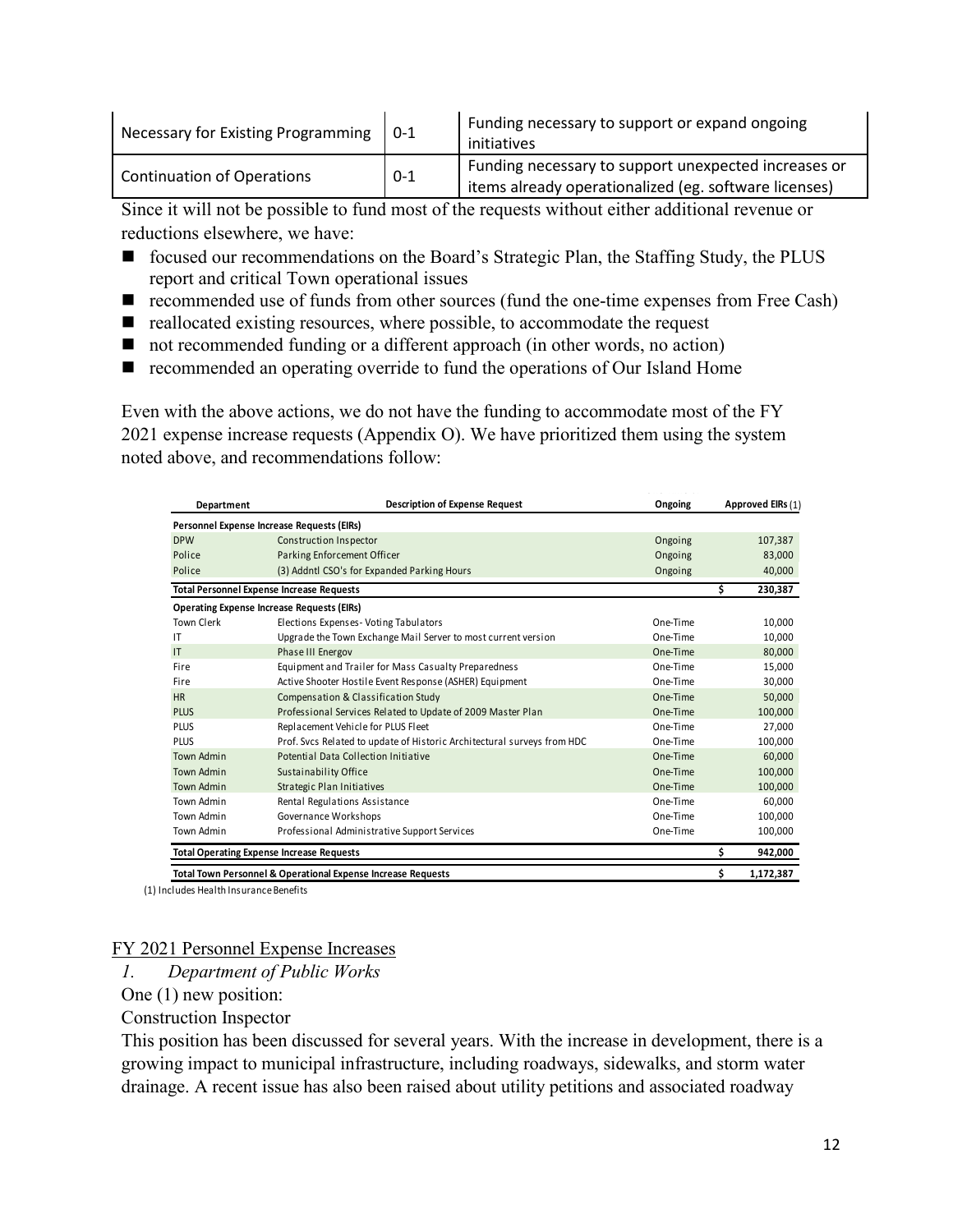and sidewalk work in connection with them. All of these need to be considered and reviewed in a more coordinated fashion with the appropriate departments (a more robust coordinated review process is a recommendation within the above-referenced PLUS report). There are many examples of costly impacts to town infrastructure caused by development, utility, storm water drainage issues and private activities which could be avoided and/or mitigated with a position focused on compliance with regulatory requirements. The Town of Nantucket does not have a meaningful fee structure in connection with private roadway, sidewalk and storm water drainage work – if we are able to put a structure in place, fees could potentially offset the cost of this position.

# *2. Police Department (all related to Board's Strategic Plan)*

Two (2) new year-round positions:

Parking Coordinator (1)

This position will be focused entirely on administering, overseeing, and monitoring the Town's parking enforcement program. It will collect data to help determine how best to implement the Board's Strategic Plan Transportation Goal #1 "Launch a downtown parking management system based on demand management principles that achieves (or is measured by) 85% occupancy of public parking spaces." The position will be hired in FY 2020.

Year-round Parking Enforcement Officer (1)

This position will support year-round, consistent enforcement of parking regulations and will help support the implementation of paid parking in FY 2021.

Three (3) new seasonal positions:

Additional Community Service Officer positions to assist with parking enforcement. It is likely that the hours of parking enforcement will be increased in FY 2021 – it will be necessary to have additional staff on board to handle the expanded time frame.

Ultimately, it is anticipated that the implementation of paid parking, could generate an increase in revenue to offset the cost of these positions.

# FY 2021 Operational Expense Increases (One-Time)

The items listed below are considered one-time and as such, may be funded through Free Cash.

*1. Town Clerk*

New voting tabulators - \$10,000

# *2. Information Technology*

Upgrade Town's Exchange Mail Server to most current version - \$10,000 Implement Phase III of Energov (e-permitting system) - \$80,000 (Relates to Strategic Plan)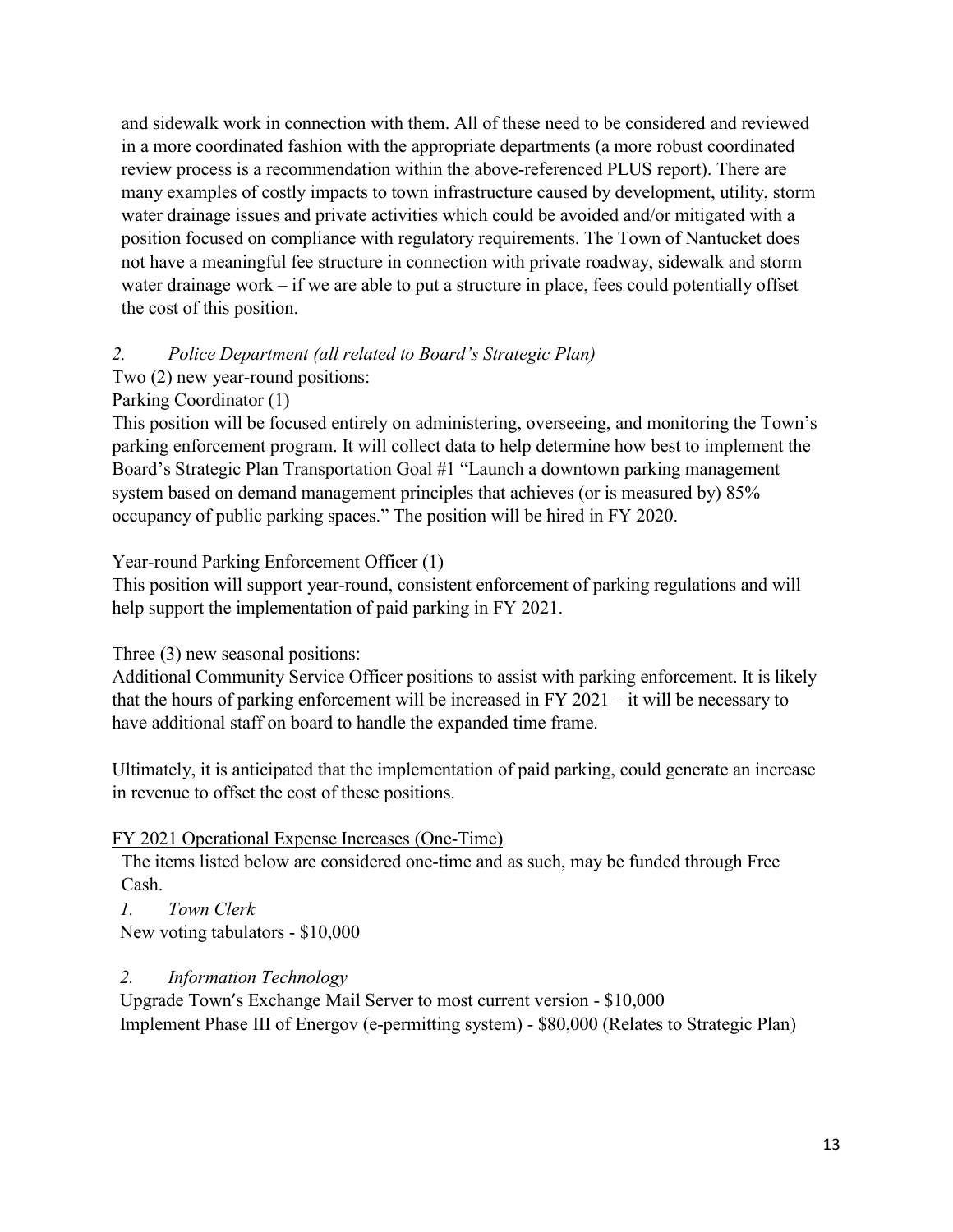### *3. Fire Department*

Trailer with equipment for mass casualty preparedness - \$15,000 Active Shooter Hostile Event Response (ASHER) equipment - \$30,000

*4. Human Resources*

Compensation & Classification Study - \$50,000

*5. Planning & Land Use Services (PLUS)*

Professional Services in connection with update of 2009 Master Plan - \$100,000 Replacement of vehicle - \$27,000 Professional Services in connection with update of historic architectural surveys for HDC - \$100,000

*6. Town Administration* Commuter shuttle - \$100,000 (expected to start in late FY 2020) Data analysis initiative - \$60,000 Sustainability Office - \$100,000 (pending the outcome of a plan, funded through a grant from ReMain, which is underway currently) Strategic Plan initiatives - \$100,000 Governance workshops for Select Board - \$50,000 Professional administrative support services - \$50,000

FY 2021 Operational Expense Increases (On-going)

None of these are funded.

# *IV. Current and Future Year Considerations*

### *Sustainability*

There has been discussion at the Board level as to including a "Sustainability" component to Town government to oversee, initiate and coordinate activities such as examining the environmental, resiliency and other impacts of development projects or proposals, public outreach and education for sustainability-related programs, provide support for the implementation of Strategic Plan goals and other Plans (Harbors Plan, Hazard Mitigation Plan for example), and to seek and manage grants that could support these measures. In FY 2020, through a grant from ReMain, we secured a consultant to make recommendations as to how to structure a sustainability function within the Town's government. The consultant's report is pending; it may be that we evaluate the findings and design a course of action for FY 2022. We have programmed \$100,000 into FY 2021 for this initiative.

### *Strategic Plan*

In the first quarter of FY 2020, the Board updated its multi-year Strategic Plan (Appendix C, https://www.nantucket-ma.gov/1530/Strategic-Planning) which contains several on-going goals and objectives, some of which are funded in FY 2020, some are funded and will begin in late FY 2020 and carry through into FY 2021 (several of the parking-related initiatives, for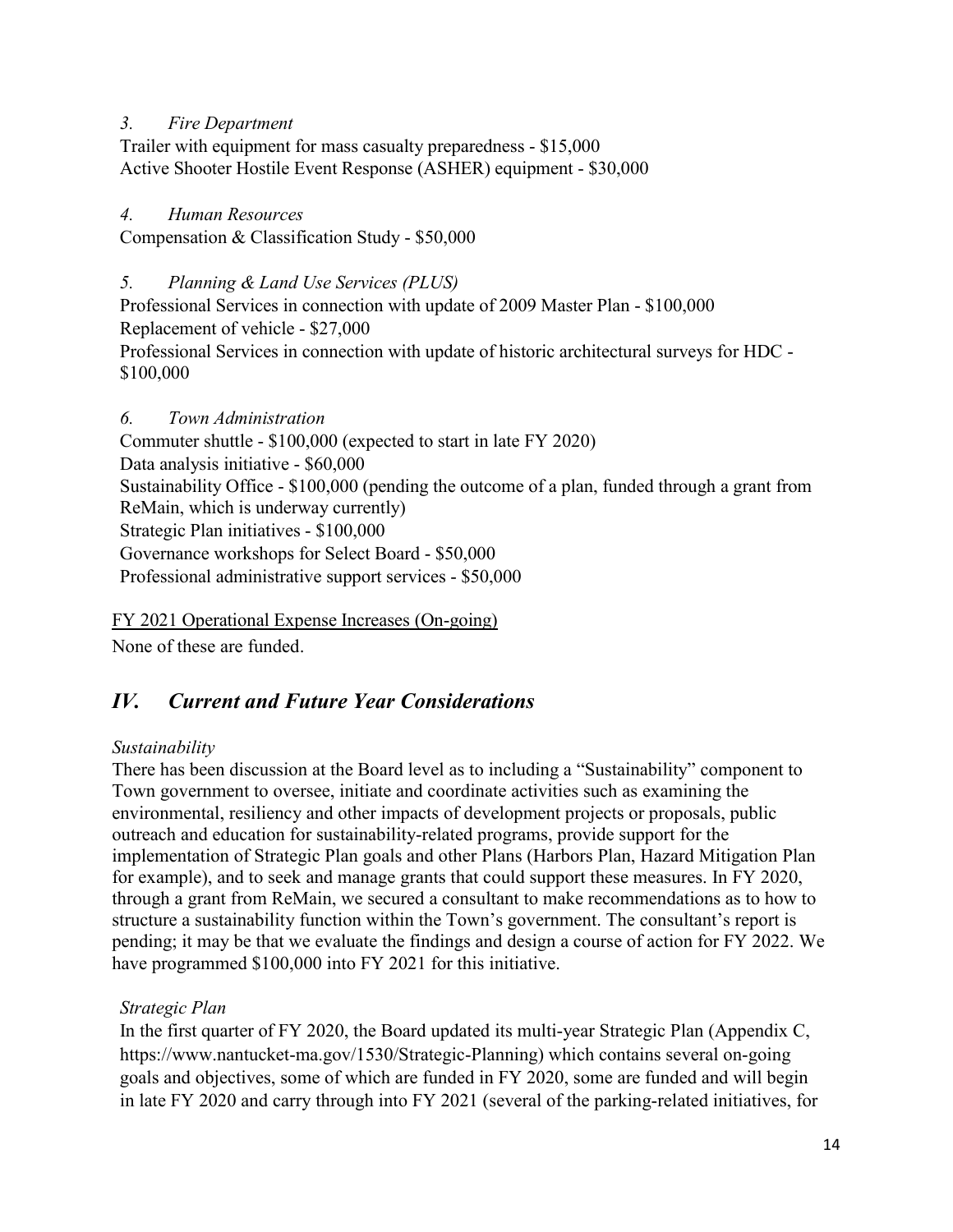example); and, some are funded to begin in FY 2021. It is expected that as the Strategic Plan continues, some goals will be met, some will need on-going funding, and some will need to be funded in future years in order to be realized. It is intended that the Strategic Plan goals will be kept at the forefront of funding recommendations.

#### *Staffing Study*

The Staffing Study, https://nantucket-ma.gov/DocumentCenter/View/23207/Nantucket-Staffing-Study-Report-December-2018, will be a valuable tool when considering department personnel and resource requests. We intend to utilize it going forward and update it as needed. There are several items contained in the Study that could improve town operations, programs and services which could potentially be funded in future years. There also may be personnel/staffing issues that arise outside of the staffing study that need to or should be addressed.

#### *Health Insurance*

The "Cadillac Tax", a component of the Affordable Care Act (ACA), is a federally mandated excise tax on high-end plans and is scheduled to be implemented January 1, 2022 (extended from 2020 under Trump Administration). In summary, employers will pay a 40% tax on all costs for health insurance plans in excess of \$27,500 for family and \$10,200 for individual plans with some inflation adjustment in future years. The majority of the Town's plans are in excess of these thresholds. Because of pending legislation at the federal level which would eliminate the "Cadillac Tax", this potential (significant) cost is not currently considered in our budgetary forecasting.

#### *Coastal Resiliency/Infrastructure/Planning*

Global warming, climate change and sea level rise have been more and more frequently appearing in the news media as growing issues for municipalities. In FY 2019, we completed an update to the Town's Hazard Mitigation Plan, which can be found here [https://www.nantucket](https://www.nantucket-ma.gov/1373/Hazard-Mitigation-Plan)[ma.gov/1373/Hazard-Mitigation-Plan.](https://www.nantucket-ma.gov/1373/Hazard-Mitigation-Plan) The plan contains over 50 projects that are supposed to be implemented over the next five years. The Select Board established a Coastal Resiliency Advisory Committee https://www.nantucket-ma.gov/1391/Coastal-Resiliency-Advisory-Committee to make recommendations about a variety of coastal resiliency issues, including a Coastal Resiliency Plan. In the next 2-3 years there will be an update to the Town's Master Plan (https://www.nantucket-ma.gov/1530/Strategic-Planning) and an update to the Town's Harbors Action Plan (https://www.nantucket-ma.gov/DocumentCenter/View/29038/Harbor-Plan?bidId=) will commence in FY 2020. All of these are likely to include recommendations for capital or other expenditures to address ways in which the Town can be responsive to the impacts of environmental change on Town infrastructure. We need to pay attention to this because expenditures and/or impacts are imminent. Other impacts could include the loss of taxable real estate and the Town's bond rating.

#### *Collective Bargaining*

Appendix P shows the list of collective bargaining contracts. The contracts can be found at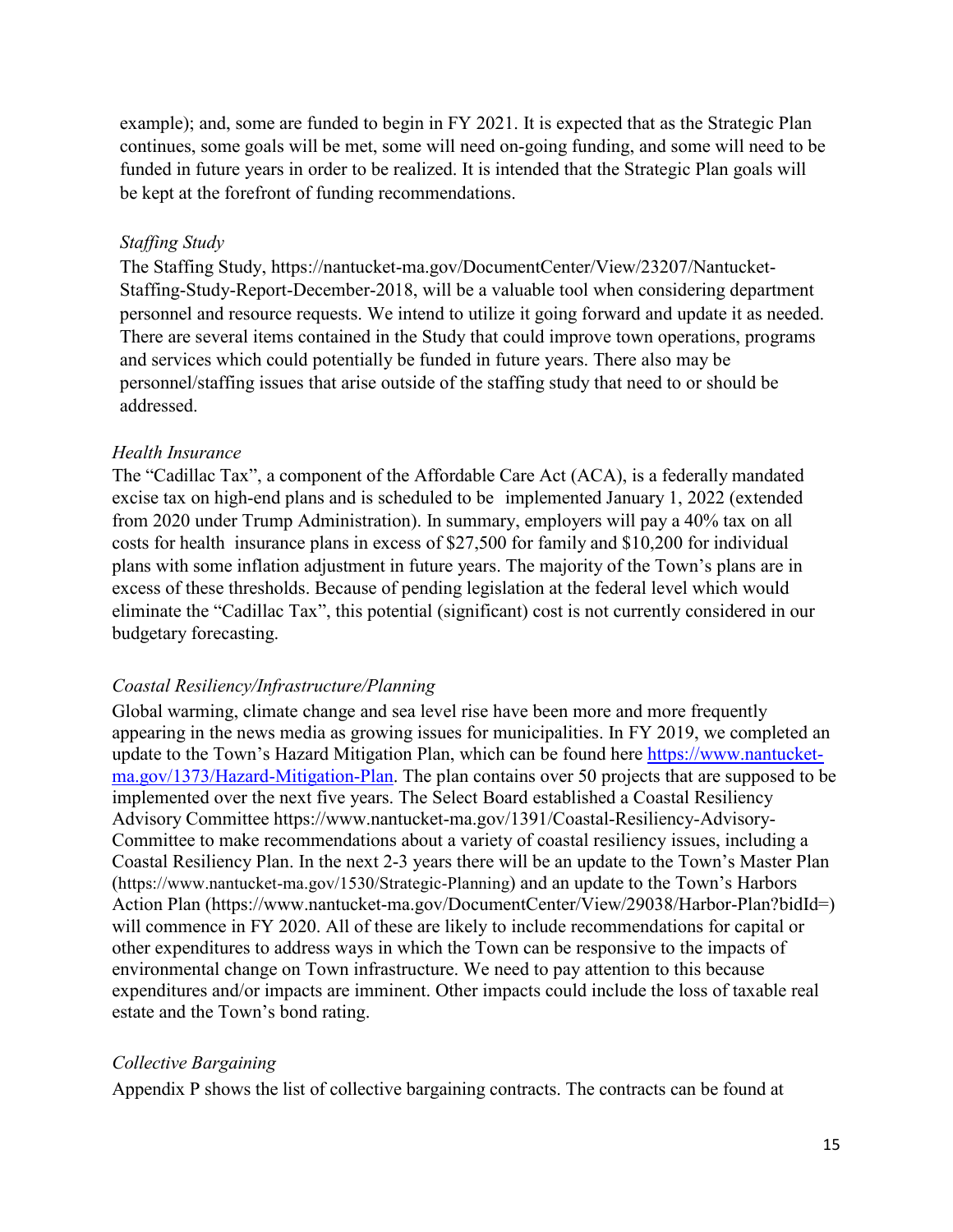[https://nantucket-ma.gov/163/Collective-Bargaining-Agreements.](https://nantucket-ma.gov/163/Collective-Bargaining-Agreements) Contracts were settled with most units in FY 2018 and 2019 for three years. Negotiations for contracts expiring in FY 2019 and 2020 are commencing now. Earlier in 2019, we began working with the Select Board and other voting agencies (Airport Commission, Nantucket Water Commission, School Committee), to develop our approaches to upcoming collective bargaining and to review financial projections, employee benefit costs, and universal union contract language issues.

### *Harbor Place*

Discussions with the Harbor Place owner's group continued into FY 2019; had stalled by the end of the year and we expect discussions to resume this fall/winter. Depending on how the project develops, there may be an impact on Town resources in connection with future infrastructure maintenance and capital costs. It is too preliminary to be more exact at this point, but it should remain in our thinking for future budgets.

### *Per and Polyfluoroalkyl Substances (PFAS)* – [https://www.mass.gov/info-details/per-and](https://www.mass.gov/info-details/per-and-polyfluoroalkyl-substances-pfas)[polyfluoroalkyl-substances-pfas](https://www.mass.gov/info-details/per-and-polyfluoroalkyl-substances-pfas)

An emerging issue for municipalities across the country is PFAS contamination. As noted in material found on the state website, at all levels, governments are working toward developing ways to "holistically" address PFAS contamination. This issue is currently being discussed among the various Town departments that will be involved in determining the extent of PFAS issues on the island and this is likely to have a budgetary impact in both the General Fund and Enterprise Funds in the near future. It is unclear whether or not outside funding will be available to help offset what could be a substantial financial impact to cities and towns.

### *New/Expanded Revenue Possibilities*

Although in the near future, current revenue sources appear to be stable, other areas to potentially look toward in the future for generating new revenue to cover needs and priorities include (several of these are part of a 2009 Ad Hoc Fiscal Committee Report https://www.nantucket-ma.gov/170/Ad-Hoc-Fiscal-Committee):

- **PILOT** possibilities (Payment-in-Lieu-of-Taxes for entities that do not pay property tax, such as certain tax-exempt organizations such as hospitals, posts and churches – if all of these were taxed in FY 2020, taxes due would have exceeded \$16,300,000);
- parking fees (increase parking fines; implement paid parking downtown)
- taxi transaction fee (requires meters);
- increase Town permit fees other than those already at statutory maximum allowance (over the road permits, road closing, etc.);
- $\blacksquare$  room occupancy tax as noted above, this source could be substantial with the expansion of the tax to short-term rentals, and there is discussion as to how best to allocate it and/or put it aside for future needs, as mentioned earlier; we have projected a conservative increase for FY 2021 for General Fund operations; see chart below: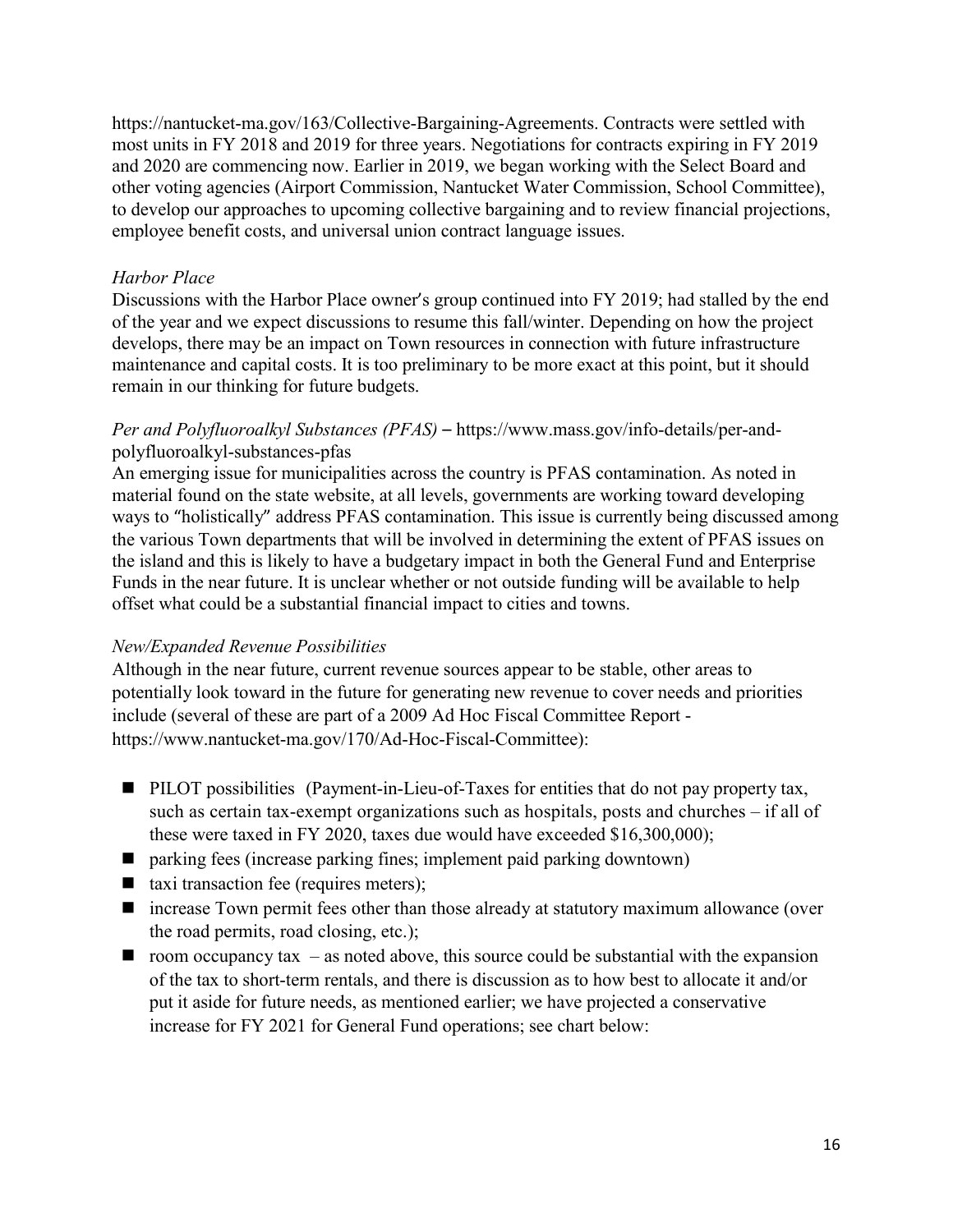

**Local Option Rooms and Meals Revenue FY 2015 – FY 2019 Actuals**

- $\blacksquare$  increase to the ferry embarkation fee (requires substantial political work and coordination with the other ports);
- increase of real estate transfer tax for housing initiatives or another dedicated purpose (requires special legislation which was approved at 2016, 2017, 2018 and 2019 ATMs, efforts continue to further the legislation);
- $\blacksquare$  tax on medical and recreational marijuana sales (local option tax approved at November 6, 2017 Special Town Meeting; Town Meeting subsequently authorized a special stabilization fund for 50% of these tax proceeds to be set aside for substance abuse programs); currently, we do not have enough information to make an informed projection on this revenue source;
- $\blacksquare$  new local option surcharge on tax bills of up to 3% (similar to how the Community Preservation Act surcharge is applied) called the Municipal Water Infrastructure Investment Fund – we are examining how this could be used for Nantucket.

Some of these have been pursued by the Town, others are being pursued and some have remained stalled or not pursued. In addition to potential ways in which to generate additional revenue, we have begun to consider what measures we might need to put in place in the event of an economic downturn. So far, these would possibly include:

- $\blacksquare$  review all municipal services for reduction or elimination in other words, an "Austerity" Budget"
- reduction-in-force of personnel
- enforce a hiring "freeze" or "chill"
- $\blacksquare$  eliminate unexpended expense increases, including vacant positions
- $\blacksquare$  reduce the NRTA year-round service (would have a delayed impact because of how/when NRTA is funded through the state)
- defer capital projects.